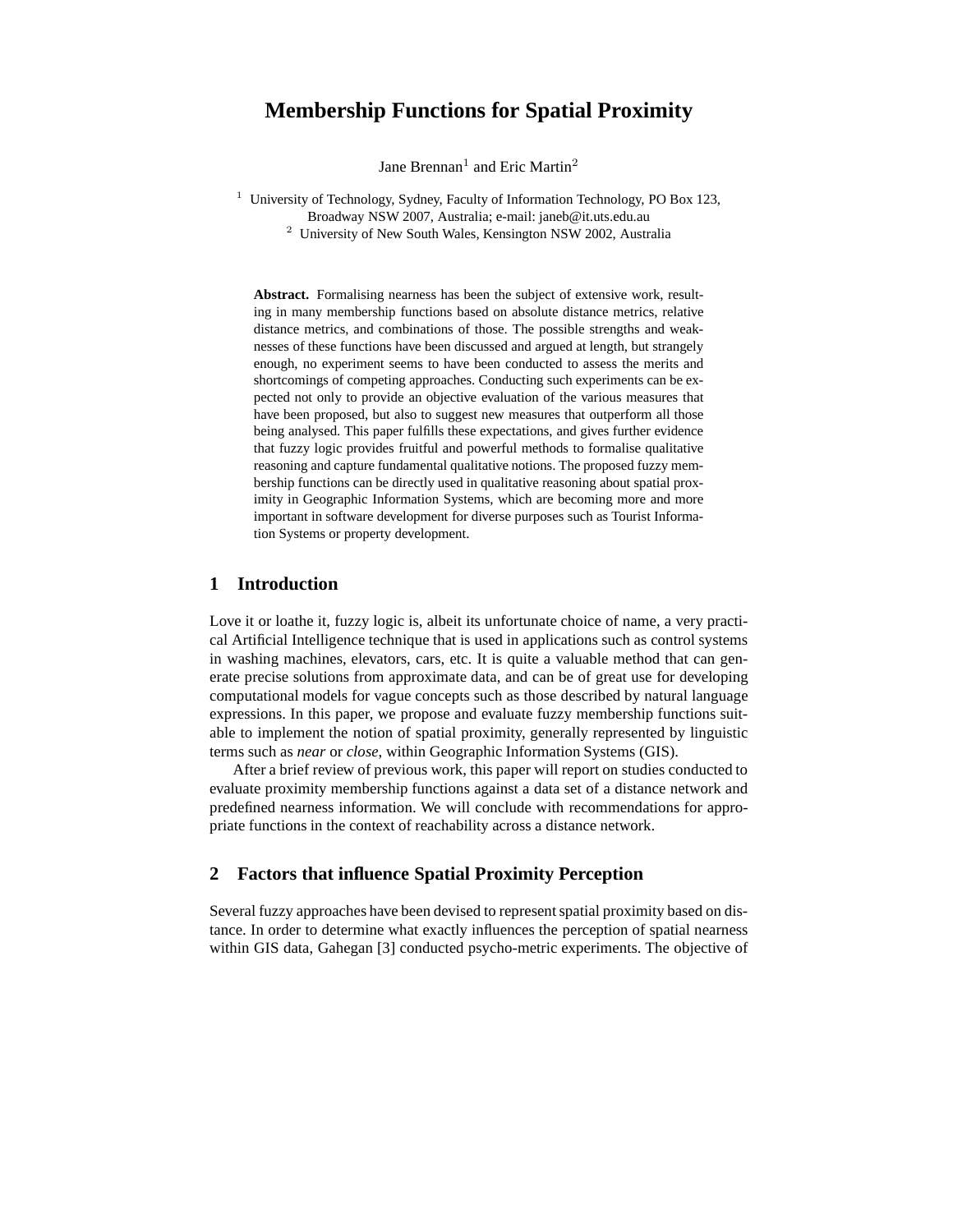his experiments was to examine when or how people decide whether objects are near a chosen reference object on a GIS map. The pseudo-metric tests were conducted on a group of 50 subjects, who have all had some practical exposure to Geographic Information Systems. The subjects were asked to rate objects in diagrams representing geographic features on a map, according to how close they were to a given reference object. While Gahegan [3] pointed out that his tests were not necessarily conclusive, he could obtain some interesting results and make several observations that could be helpful in modelling spatial proximity. A first observation is that if a scene is devoid of additional objects, namely if only the reference object and the object to be located inhabit the scene, geometrical reasoning is applied. However, in the presence of other objects of the same type, proximity is partially defined by relative distance. Another observation is that proximity perception is impacted by the scale of the scene, which directly depends on the size of the area being considered. This paper is set out to define membership functions that address all of these points.

On the basis of his observations, Gahegan [3] suggested a contextual model of nearness relations in order to account for different influencing factors. Three kinds of metrics are considered in Gahegan's model: an absolute distance metric, a relative distance metric, and a combination of both. Using the absolute distance metric amounts to assuming that proximity is directly proportional to the Euclidian distance between the reference object and the object to be localised. As the scale of the area viewed by the user of a GIS map also seems to have an impact on the perception of proximity, Gahegan [3] further suggested that the bounding boxes of the area in the GIS can be used as scale indicator, the opposite corners of the bounding boxes providing the maximum distance. If the maximum possible distance between objects in the scene is used to normalise the distance between two objects  $A$  and  $B$ , it is then possible to represent the proximity between  $A$  and  $B$  by a fuzzy value. Similarly, but not exclusively, we will use the maximal distance between objects on the map of a country or state. This will enable proximity evaluations across several GIS maps if needed. In this paper, the maximal distance will be the largest distance between any two places in the country or state being considered. Absolute distance metrics result in continuous proximity with, for example, *very close* > *close* > *far*, but relations such as *closest* or *farthest* cannot be represented. For this and other reasons, Gahegan [3] proposed to treat proximity in terms of a relative distant metrics, in addition to the absolute distance metrics. More precisely, he suggested an ordinal approach to represent relative distance, by ranking the objects in the scene with respect to their distance to the reference object and the total number of objects. He pointed out that this approach could cause objects to be considered close to a given reference object  $A$ , even though such objects might be separated from  $A$  by a large distance. As the objects are ranked on the basis of their distance to  $A$ , this approach seems to be more absolute than relative in nature. Worboys [6] dealt with this problem in a more efficient way by calculating for each place the mean distance to all other places in the scene.

Gahegan [3] suggested to combine both the absolute and the relative distance. As both metrics offer fuzzy representations, he defined the membership function for absolute distance metrics and assumed a distribution function for nearness based on relative distance, and then combined these functions with the fuzzy union operator. This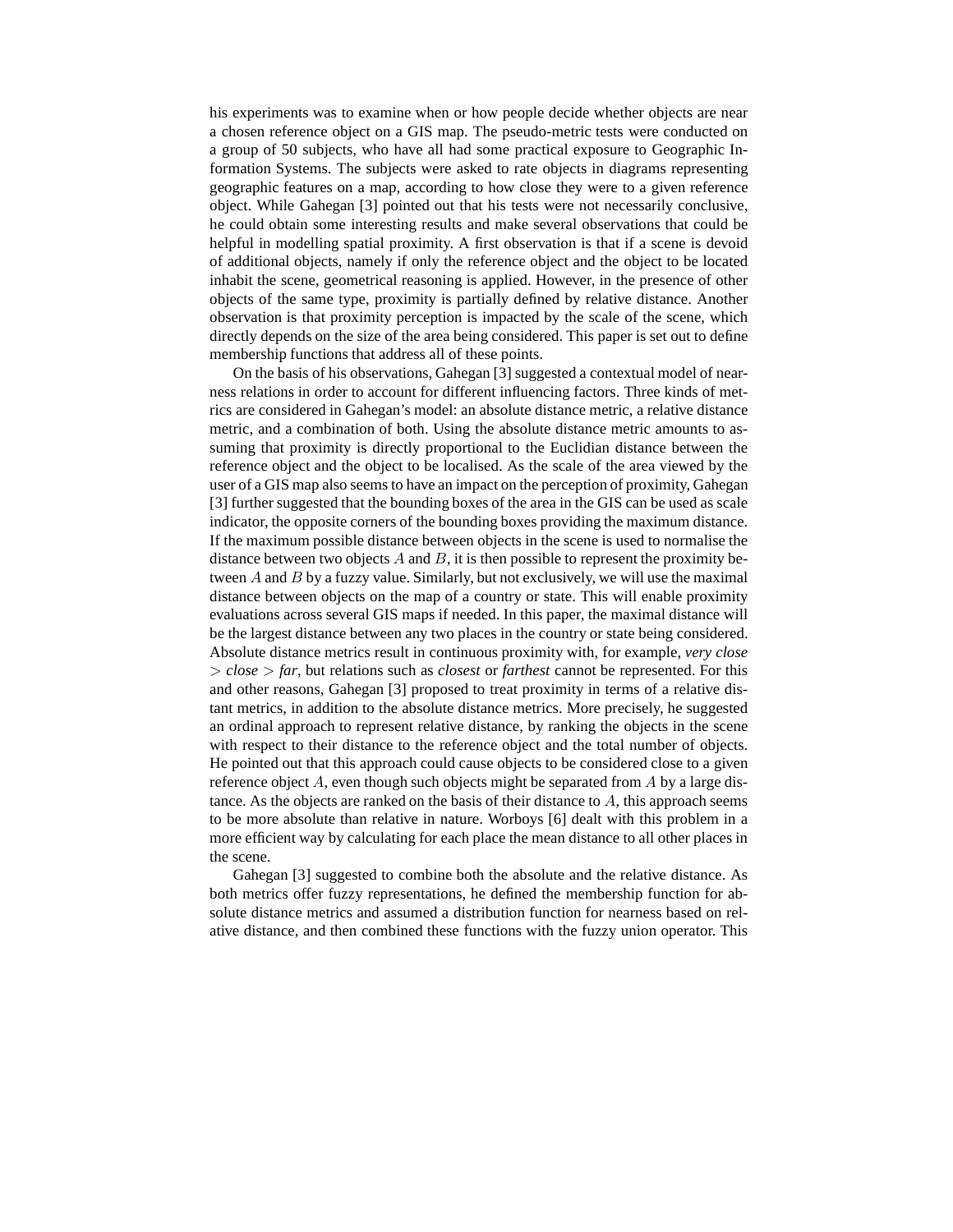resulted in an object being considered *close* just in case it is geometrically OR relatively close.

Motivated by Gahegan's work, Guesgen and Albrecht [4] suggested to associate spatial binary relations such as *far from* or *close to*, or unary relations such as *downtown*, with fuzzy membership grades that could be calculated from the Euclidian distance between objects on a map. They did not test their suggestions against any data and did not provide any membership function for relative distance metrics. Guesgen [5] proposed to define proximity without any measure of distance by using the notion of fuzzy sets previously defined in Guesgen and Albrecht [4]. These fuzzy sets were used to reason about the relationship between proximity notions by means of transitive closure on ternary proximity relations such as "if B is closer to A than C is to A, and if C is closer to A than D is to A, then B is closer to A than D is to A." This is very similar to van Benthem's [1] approach in his logic of space.

There is no experimental data to give evidence that Gahegan's [3] or Guesgen and Albrecht's [4] fuzyy membership functions can be of practical use. None of their approaches bases fuzzy membership functions on truly relative distance. We therefore find it essential to evaluate Gahegan's [3] absolute distance metrics and Worboys' [6] relative distance metrics before considering whether and how to combine them using fuzzy logic operators.

Worboys [6] did some interesting studies on the qualitative location of cities and the relative distances between them. His definition of relative distance is not based on the comparative concept without Euclidean distance, but it does nonetheless incorporate the context of all places under consideration. He used the road distances between 48 cities in Great Britain, which he called objective distances, and determined their relative distances to each other by first calculating for each centre the mean of the distances to all remaining centres. The relative distance between a centre  $A$  and a centre  $B$  was then determined by dividing the objective distance between  $A$  and  $B$  by  $A$ 's mean. This notion of relative distance is actually asymmetric: this method will most likely produce a different relative distance between  $A$  and  $B$  than between  $B$  and  $A$ . The relative distance can then be used to calculate fuzzy nearness values using the following definition:  $\n nearness(x, y) = (relative\_distance(x, y) + 1)^{-1}.$ 

Places having high nearness values are therefore very close and low ones are not close. The greatest nearness is between a place and itself, with a value of 1. This approach does not suffer from the same restriction as Gahegan's approach. The objects do not need to be fairly evenly distributed. In his more recent work on environmental space, Worboys [7] used the number of subjects and the number of *yes* or *no* votes to calculate fuzzy membership values for nearness. This is a very interesting approach given his experimental data. However it is not practically applicable to do such a kind of data collection for every geographic area that GIS-users might need to work with.

A serious shortcoming of all the approaches that have been described is that none of them does actually evaluate the membership functions against any real data, in order to see how useful these functions are. As has been discussed in this section, we have been conducting experiments with several membership functions and evaluated them against proximity data. The following section introduces the functions we used.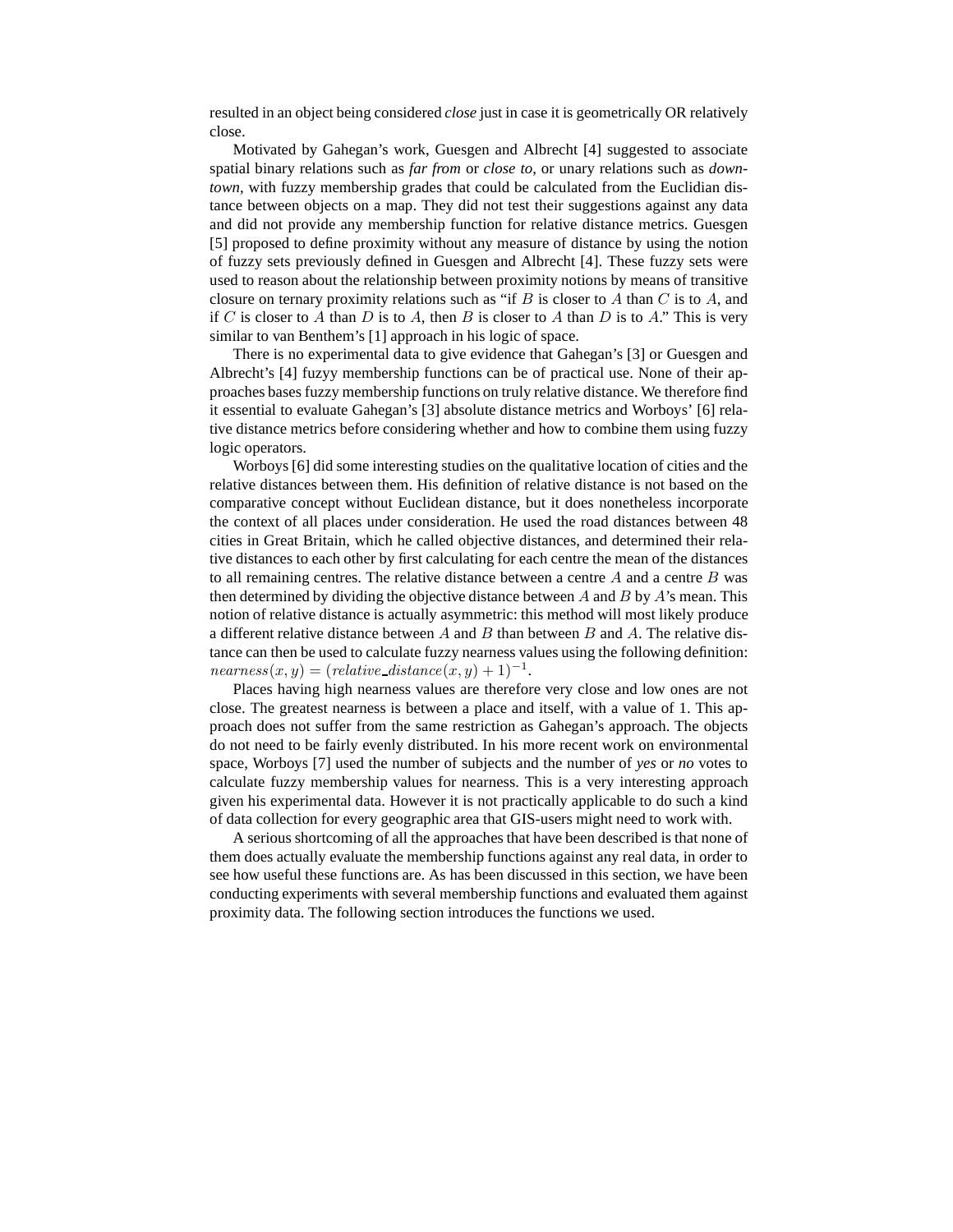# **3 Various Distance metrics**

As previously mentioned, in order to address all of the observations that Gahegan [3] made in the context of GIS users perceiving proximity, we will evaluate several spatial proximity functions based on absolute distance, relative distance, and combinations of both. Table 1 shows the fuzzy membership functions we evaluated in terms of their usefulness within GIS settings.

| <b>Absolute Distance Metrics:</b> | $\mu_{abs}(A, B) = 1 - \frac{Dist(A, B)}{B}$<br>Max           |
|-----------------------------------|---------------------------------------------------------------|
| <b>Relative Distance Metrics:</b> | $\mu_{rel}(A, B) = \frac{1}{\sqrt{reldis(A, B) + 1}}$         |
| <b>Fuzzy Union:</b>               | $\mu_{comb\_u}(A, B) = MAX(\mu_{abs}(A, B), \mu_{rel}(A, B))$ |
| <b>Fuzzy Intersection:</b>        | $\mu_{comb\_i}(A, B) = MIN(\mu_{abs}(A, B), \mu_{rel}(A, B))$ |

**Table 1.** Fuzzy Membership Functions

The fuzzy membership function based on absolute distance metrics is a derivation of Gahegan's [3] function with the maximum value  $Max$  being the maximum distance between all of the places in our data set; and *Dist* being the distance between places A and B. For the fuzzy membership function based on relative distance metrics, we borrowed Worboy's [6] membership function, as we found that Gahegan's ordinal ranking approach is insufficient. Relative distance is calculated using the mean of each place A in the data set, calculated from the n places  $OP_i$ ,  $1 \leq i \leq n$ , distinct from A and available in the set:  $mean(A) = \frac{1}{n} \sum_{i=1}^{n} Dist(A, OP_i)$ . The result of this is then used to calculate the relative distance between each two places:  $reldis(A, B) = Dist(A, B) * mean(A)^{-1}$ . While Gahegan [3] only suggested to combine the membership functions based on absolute and relative distance by applying the fuzzy union, we also investigated the application of the fuzzy intersection operator, which yielded interesting results. The fuzzy union operator will by definition always return the maximum membership function value for each data entry. While the fuzzy intersection operator will by definition always return the minimum membership function value for each data entry. We applied these functions to the data set described in the following section.

## **4 Data Set and Experiments**

We encoded 34 places in the Australian state of New South Wales and the distances between them<sup>1</sup>. For each of the given places, we define the tourist region, the region and the regional area they are located in. For Sydney, a list of regions that are easily accessible for short trips is also supplied, thereby giving some indication of what is perceived and generally accepted as near to Sydney. This data set was collected from the *Tourism New South Wales* site<sup>2</sup>. We will be able to use this information to evaluate our membership functions to see how well they suit the data and "nearness" information for the given places.

<sup>&</sup>lt;sup>1</sup> as given by "The Official Road Directory of New South Wales" by the Land Information Centre in Bathurst, The New South Wales Government

<sup>2</sup> www.visitnsw.com.au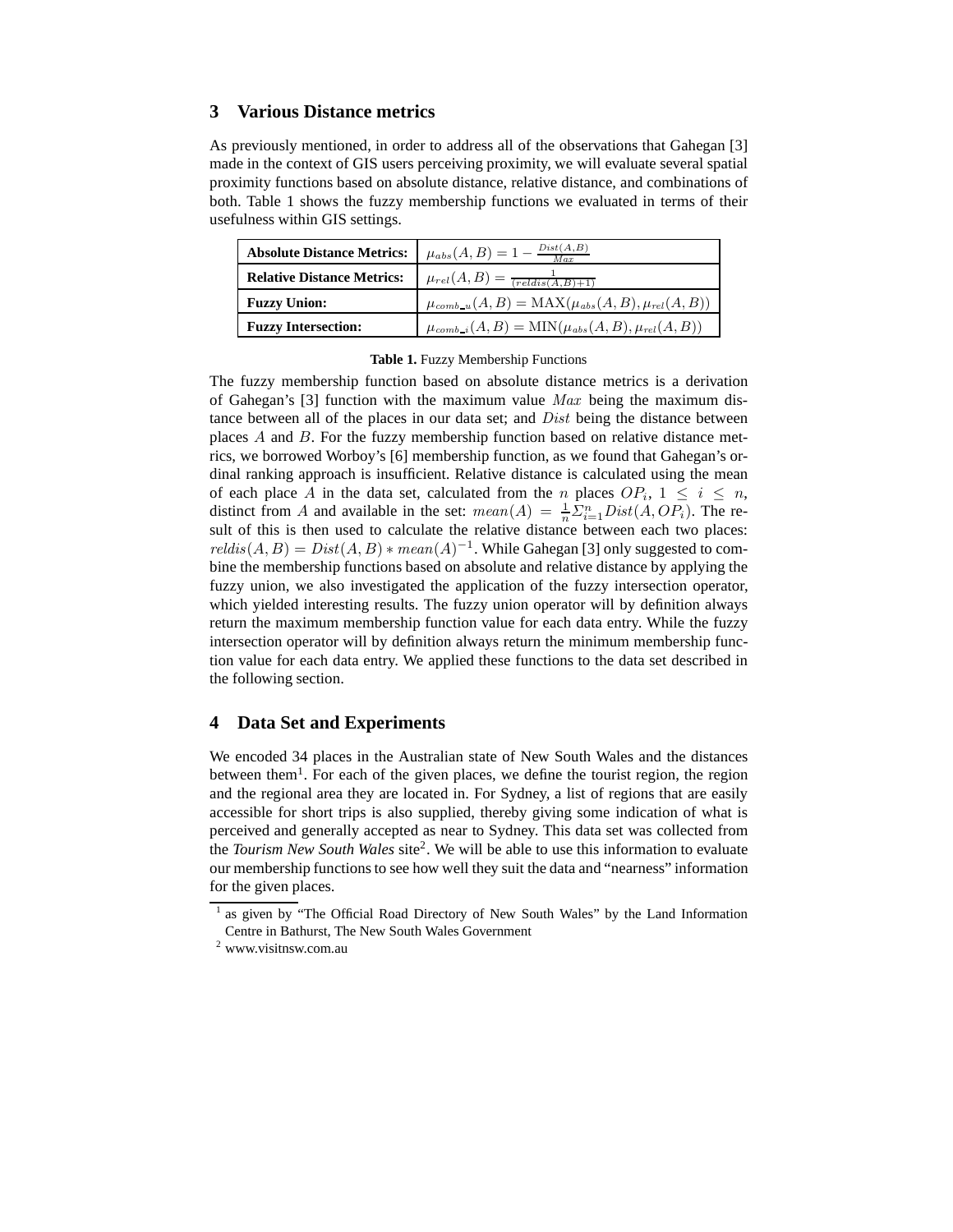## **5 Results and Evaluation**

The membership function based on absolute distance as illustrated in the left graph in Figure 1 shows a linear distribution, as expected from the function used. The maximum distance in the dataset is 1710 km. However, the relative membership function as illustrated in the right graph in Figure 1 shows quite a varied distribution, which is very different to Gahegan's more or less linear proposal of ordinal ranking. The issue arising from his kind of approach, that objects could possibly still be considered close to one another even when they are separated by a very large distance, is not a problem for the membership function we used, because ours is a function of the distance between the two places being considered.



**Fig. 1.** Fuzzy Distribution Functions for Absolute and Relative Distance Metrics

The two combined membership functions give quite interesting results. On one hand they do support Gahegan's [3] suggestion that absolute measures are more appropriate for non-clustered objects, and relative measures for objects within clusters of same "kinded" objects. On the other hand, the results do contradict Gahegan's suggestion to use the union fuzzy operator for an efficient combined function. Because, when combining absolute and relative distance metrics functions by union we do get a linear distribution for distances until about 800km, where it changes into a more clustered distribution (see left graph in Figure 3).

This is even contradicting Gahegan's own terms that absolute distance metrics i.e., linear distributions in his case, are more suited for proximity assignments between objects that are located in virtually devoid areas. Figure 2 shows that the greater the distances between the places, the fewer places are within the area; which can be explained by the fairly isolated character of the Australian non-metropolitan areas. In order to comply with Gahegan's suggestion to use absolute distance metrics for only lightly and relative distance metrics for heavily populated areas, the membership function distribution should be the reverse of the result we obtained for the combined function using the fuzzy union operator.

When we applied the fuzzy intersection operator to our data set, we attained precisely such a distribution. The fuzzy intersection changes from a clustered to a linear distribution between 1000 and 1200 km. The right graph in Figure 3 shows this clearly. This is even contradicting Gahegan's own terms that absolute distance metrics i.e., linear distributions in his case, are more suited for proximity assignments between objects that are located in virtually devoid areas. Figure 2 shows that the greater the distances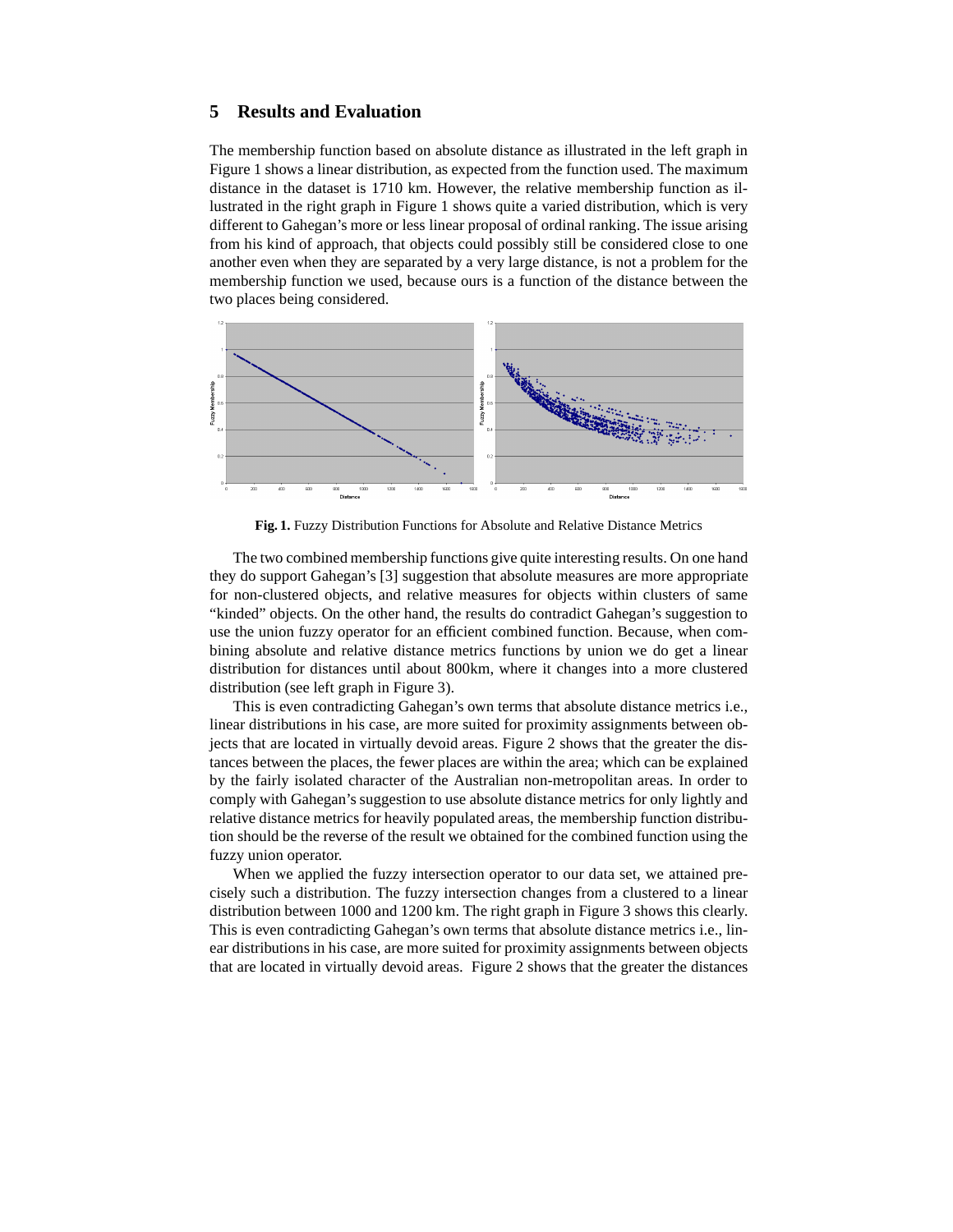

**Fig. 2.** Distance Distribution in the Data Set

between the places, the fewer places are within the area; which can be explained by the fairly isolated character of the Australian non-metropolitan areas. In order to comply with Gahegan's suggestion to use absolute distance metrics for only lightly and relative distance metrics for heavily populated areas, the membership function distribution should be the reverse of the result we obtained for the combined function using the fuzzy union operator.

When we applied the fuzzy intersection operator to our data set, we attained precisely such a distribution. The fuzzy intersection changes from a clustered to a linear distribution between 1000 and 1200 km. The right graph in Figure 3 shows this clearly. The clustered distribution is more appropriate for smaller distances, as there are more



**Fig. 3.** Combined Fuzzy Distribution Functions using Union and Intersection Operator

places within a smaller area, and the linear distribution will suit areas with fewer objects, which are to be found at greater distances in the given data set. This is perfectly consistent with Gahegan's [3] observations, although it is a different combination operator that gives the desired result.

We evaluated our membership distribution function values against the proximity information, namely *Sydney Surrounds* and regions, to appraise the usefulness of the functions and their combinations in the context of reachability within a road network.

For all the places that are within regions which are generally accepted to be in the Sydney surrounding area, all membership function values were not only well above the usual crossover point of 0.5, but also above 0.7. We tested the distances between all places in our dataset that are in the same region using this value as the crossover point.